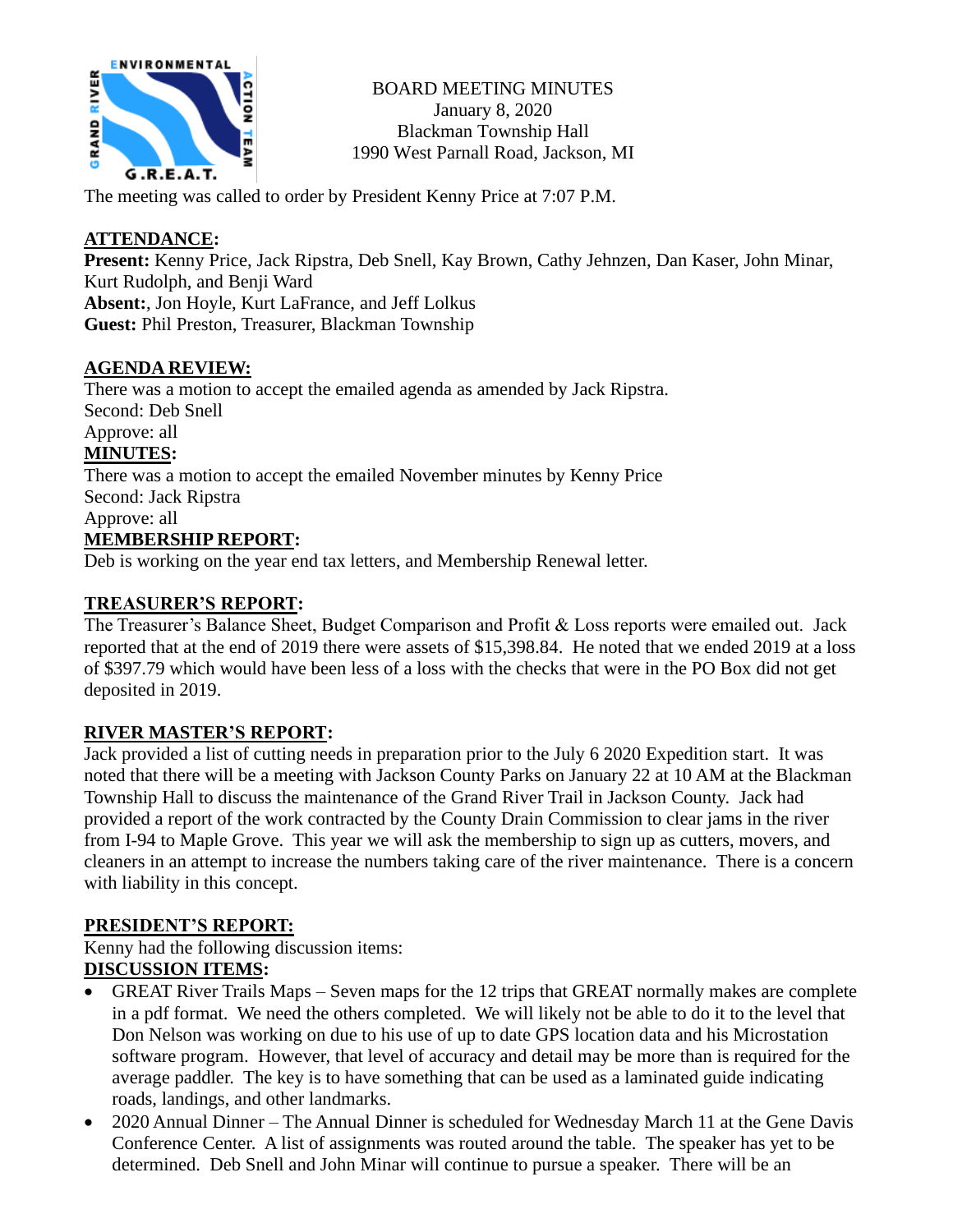Expedition 2020 speaker, but the real discussion of the 2020 Expedition will take place next year. The "Make-it-Happen Award" was discussed.

- Wild Apricot The Wild Apricot web site will go live in 2-3 weeks.
- The Next Newsletters Kenny noted the important of getting the article in on a timely basis. Deb reported the due dates for the newsletters this year.:

| Facts & History – Kenny |                                                                                                                                                                                                                                                                                       |                       |
|-------------------------|---------------------------------------------------------------------------------------------------------------------------------------------------------------------------------------------------------------------------------------------------------------------------------------|-----------------------|
| Earth Day - unknown     | 1990 Expedition                                                                                                                                                                                                                                                                       | <b>Brian Ennis</b>    |
|                         |                                                                                                                                                                                                                                                                                       |                       |
|                         | Feb 15 Newsletter – Articles due January 31<br>May 15 Newsletter – Articles due April 30<br>Aug 15 Newsletter – Articles due September 30<br>Nov 15 Newsletter – Articles due October 31<br>Deb listed the articles for February:<br>Quiet Adventures Expo – Jack New Web Site - Jack | Expedition 2020 - Deb |

- 2020 Paddle Schedule The paddle schedule was distributed. All paddles will be on Saturdays in hopes of increasing attendance and allowing for Sunday in case Saturday is cancelled due to weather. There is an extra 5PM Thursday, June 4 "Mystery Paddle" this year. There was discussion of an August Full Moon Paddle (Monday, August 3rd?) at either Vandercook Lake or Lime Lake.
- 2020 Earth Day This will be the  $50<sup>th</sup>$  Anniversary of Earth Day. The location is being shifted slightly to the Cascades Fish Pond. The lagoons are shallow and have a high E.coli level. The Fish Pond has fresh water constantly flowing into it.
- New Blackman Park Phil Preston, Blackman Township Treasurer discussed the acquisition, cleanup and future development of the land between Canary Lane, the river, the GREAT Land to the North and Northwest Schools to the South. Blackman is applying for a NRTF grant, which the township will match to fund development. Blackman is looking for assistance and coordination with the adjacent land owners to some sort of mutual benefit.
- 2020 Goals. The board discussed goals for 2020. (1) Increase membership and participation, (2) Implement  $&$  improve website, (3) Continue with boat replacement plan.

#### **Standing Committees:**

**Communication/Newsletter:** Two cards were received from Dr Hand and Betty Desbiens. Newsletter see above

**Finances:** No report. **Activities & Calendar:** No report. **Education & Advocacy:** No report. **Annual Cleanup:** No report. **Nominations:** No report. **GREAT Equipment:** The road and shuttle sign discussion was tabled until February. **River Debris Removal:** No report. **GREAT land and building:** We should see the new building signage by the next meeting.

#### **AD HOC COMMITTEES:**

**Water Trail:** No report. **Grand River Trail Map and Booklet:** on hold.

#### **RELATED GROUPS:**

**Watershed Council**: No report. **Earth Day:** No report. **JCCD:**. No report.

#### **UNFINISHED BUSINESS:**

Vests are still needed for Cathy and Jeff.